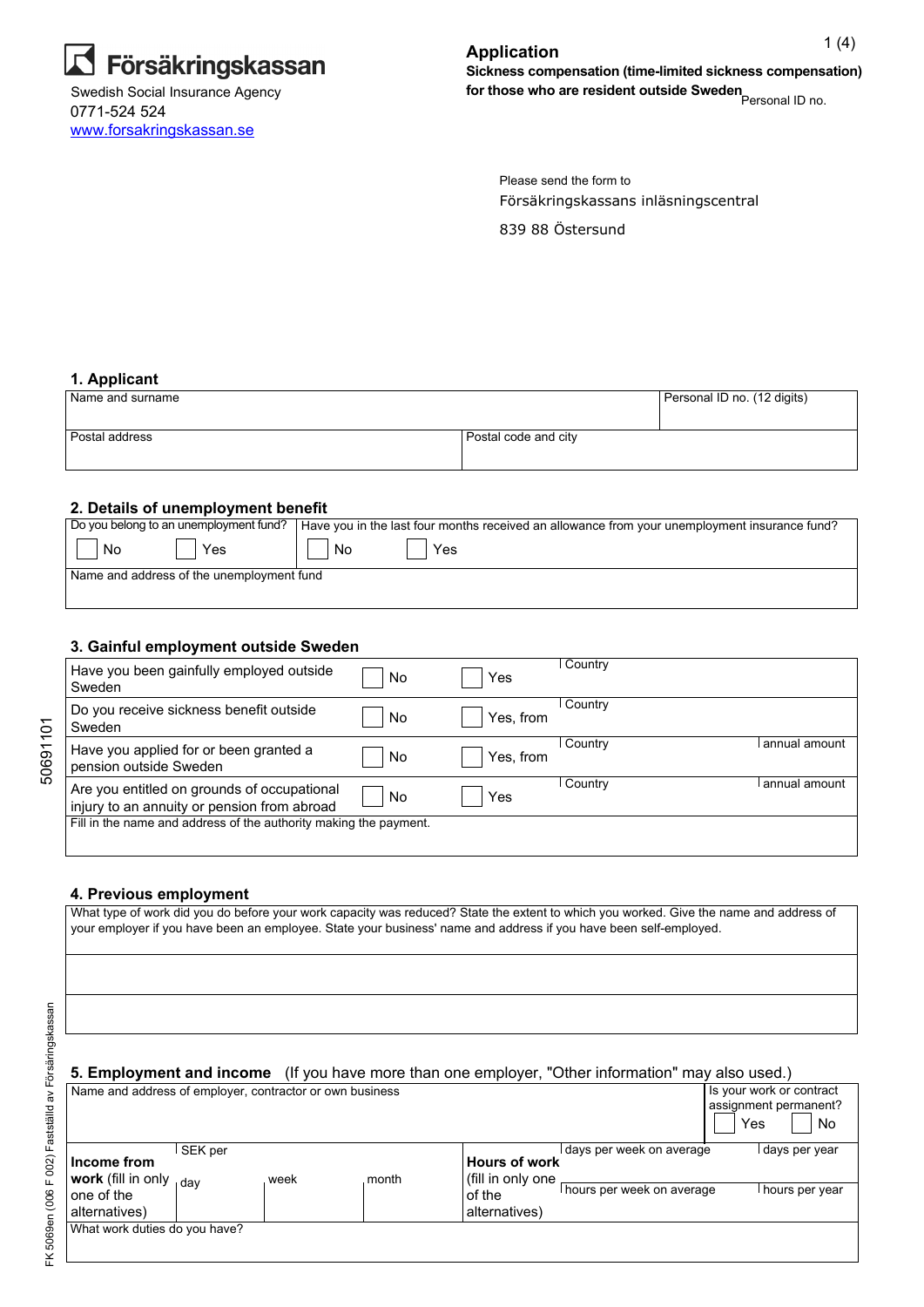# **6. Reason for reduced work capacity**

| Why are you unable to work full-time?                     |               |
|-----------------------------------------------------------|---------------|
|                                                           |               |
|                                                           |               |
|                                                           |               |
|                                                           |               |
|                                                           |               |
|                                                           | l year, month |
| When did your work capacity become significantly reduced? |               |

#### **7. Remaining work capacity**

What work duties can you still carry out? Are there any other work tasks that you could carry out?

#### **8. Treating doctor/care provider**

| What doctor(s) or care provider(s) have you received treatment from for the illness or injury that affects your work capacity. |                |
|--------------------------------------------------------------------------------------------------------------------------------|----------------|
|                                                                                                                                |                |
| $\vert$ enclose a medical opinion $\vert$<br>I have requested a medical opinion                                                | Name of doctor |

## **9. Secondary employment and assignments**

| Do you have any secondary employment or assignments?   From                                                 | Annual income |
|-------------------------------------------------------------------------------------------------------------|---------------|
| No<br>Yes                                                                                                   |               |
| Describe in as much detail as possible what duties are involved in any secondary employment or assignments. |               |
|                                                                                                             |               |
|                                                                                                             |               |
|                                                                                                             |               |
| How often and for what period of time do you carry out this work?                                           |               |
|                                                                                                             |               |

## **10. Leisure interests**

| Describe your leisure interests                        |    |     |                 |
|--------------------------------------------------------|----|-----|-----------------|
|                                                        |    |     |                 |
|                                                        |    |     |                 |
|                                                        |    |     |                 |
| Do you earn any income from any spare-time occupation? | No | Yes | l annual amount |

# **11. Rehabilitation**

| Describe in as much detail as possible any rehabilitation, whether medical or work-related, which you have undergone |     |
|----------------------------------------------------------------------------------------------------------------------|-----|
|                                                                                                                      |     |
|                                                                                                                      |     |
|                                                                                                                      |     |
|                                                                                                                      |     |
|                                                                                                                      |     |
| Do you think that work-related rehabilitation would be good for you? $\vert$ No                                      | Yes |

50691201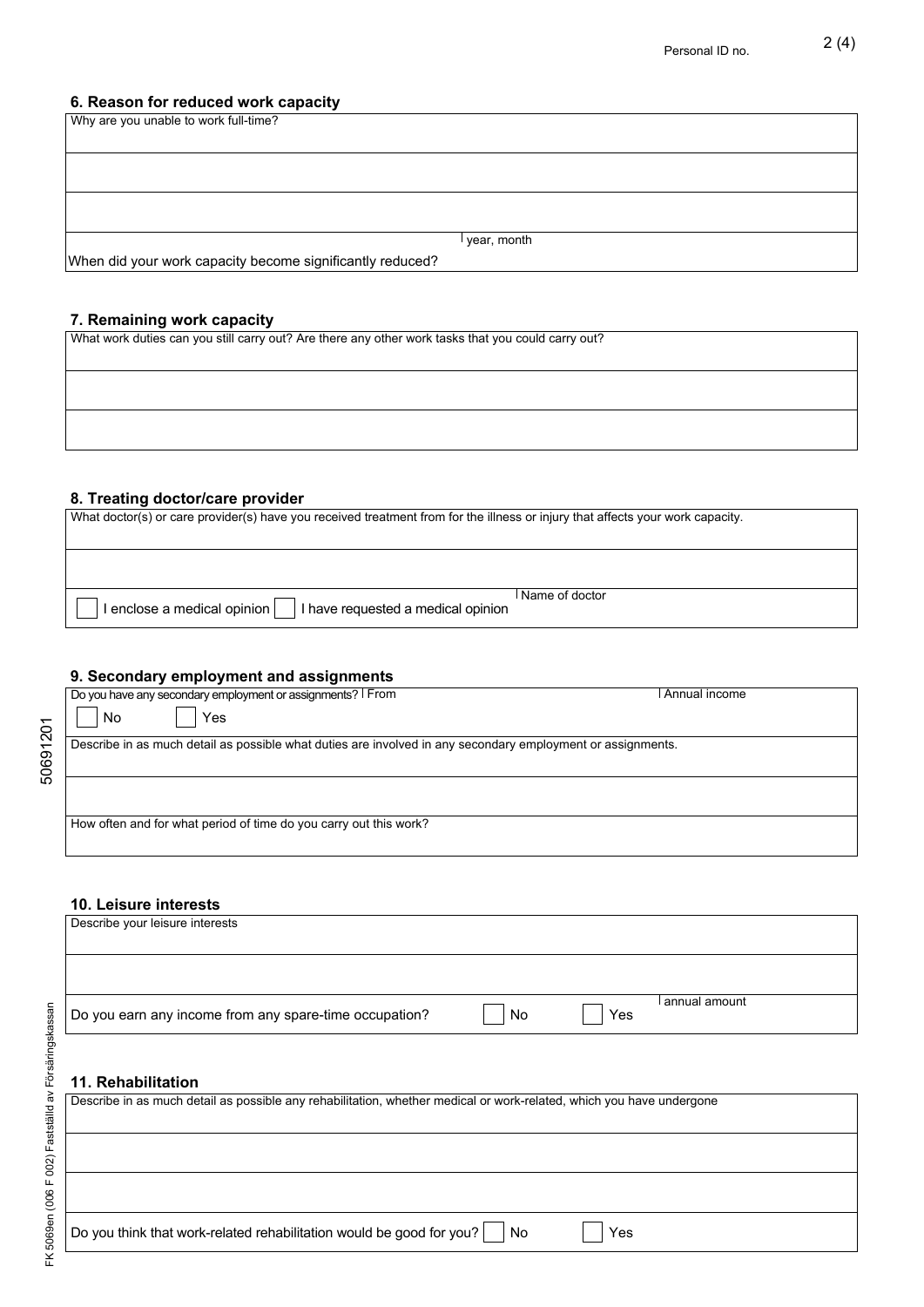#### **12. Education beyond compulsory school or equivalent**

| Do you have any education beyond compulsory school | Which |  |
|----------------------------------------------------|-------|--|
| No<br>Yes                                          |       |  |
|                                                    |       |  |

# **13. Family circumstances**

| Give details of your family, number of children, childcare arrangements, etc. State the employment of your husband, wife or partner if you are<br>married or have a partner. |
|------------------------------------------------------------------------------------------------------------------------------------------------------------------------------|
|                                                                                                                                                                              |
|                                                                                                                                                                              |

## **14. Work at home**

|  |  | Describe your previous work at home, for example, work in your own household, gardening, and care of relatives. |
|--|--|-----------------------------------------------------------------------------------------------------------------|
|--|--|-----------------------------------------------------------------------------------------------------------------|

Describe your present work at home.

#### **15. Accommodation**

Give details of your housing, for instance, detached house, apartment, the number of rooms and public transport facilities.

# 50691301 50691301

#### **16. Domestic services**

Do you employ the services of anyone to help at home? If so, for what tasks?

|--|--|

Cost per month

## **17. Foreign bank account**

Yes

| Account number. The IBAN number must be stated if payment is to be made to a bank in Europe. |                                  |
|----------------------------------------------------------------------------------------------|----------------------------------|
| Name of the foreign bank                                                                     |                                  |
| The foreign bank's BIC code (SWIFT address)                                                  |                                  |
| The address of the foreign bank                                                              | The postcode of the foreign bank |
| City                                                                                         | Country                          |